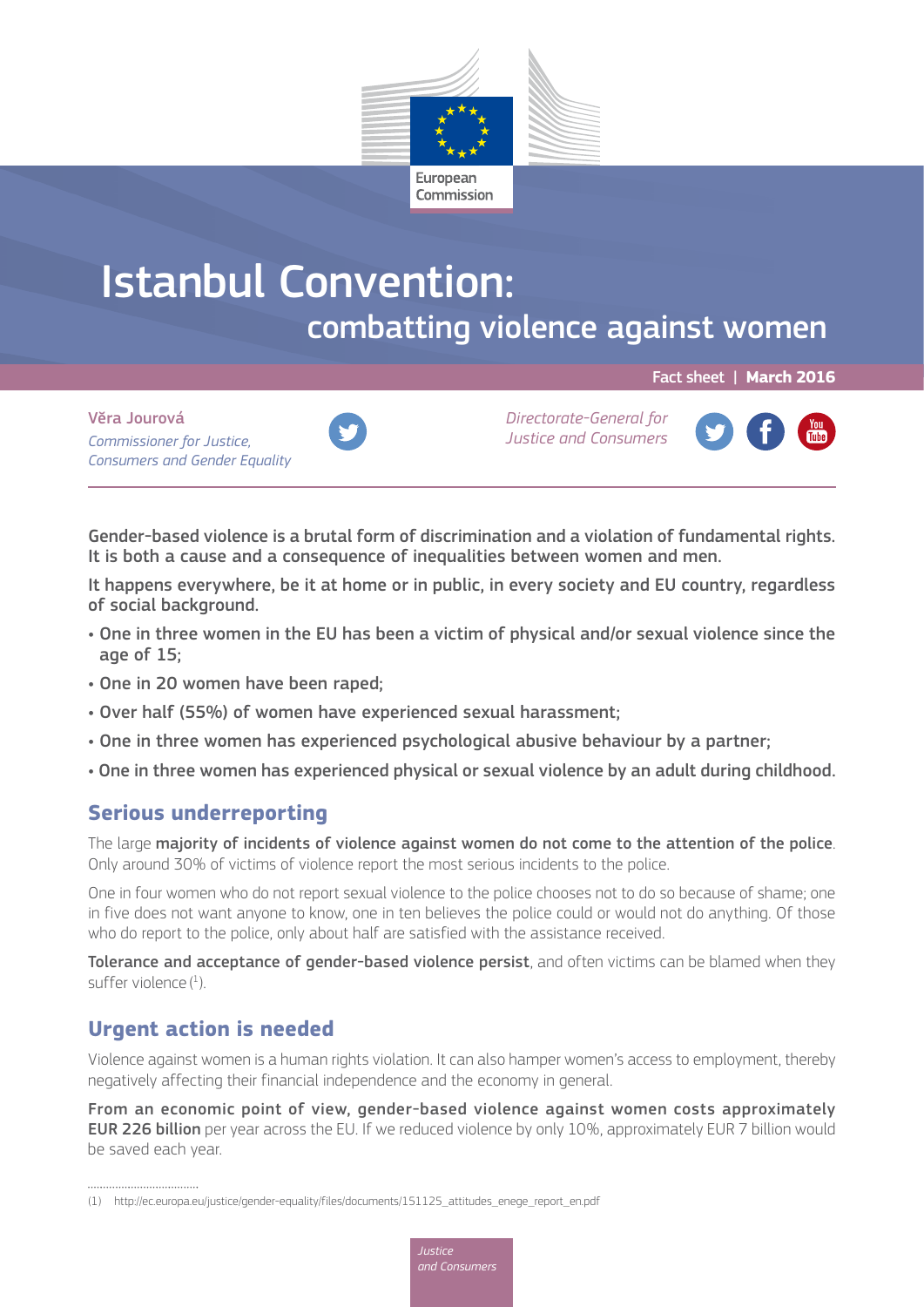The Council of Europe's Istanbul Convention addresses all forms of violence against women, including domestic violence, through measures aimed at preventing violence, protecting victims, and prosecuting the perpetrators.

Immediate action is needed to reinforce the action of the EU and its Member States to protect victims of violence.

## **Protection**

> Clear and concise information – Victims must be supported with access to clear and concise information, in a language they understand;

Sara is being forced by her family to marry somebody against her will. Under the Istanbul Convention, professionals must give her all information regarding the services available to her in simple language that she understands.

> Accessible shelters - Member States have to ensure that shelters are accessible in sufficient numbers and adequately distributed across the country;

Mara is a trafficked woman. She wants to escape, but has nowhere to go. She will have access to a shelter close to where she is.

> Telephone helplines – Member States are obliged to ensure state-wide 24/7 telephone helplines available free of charge. Helplines are essential in offering immediate expert advice and pointing victims towards safety;

Anne lives in a violent household and fears for her life. She can have access to a state-wide 24/7 telephone helpline free of charge. The helpline will offer immediate expert advice and will guide her towards the steps that will ensure safety.

> Specialised help centres – Member States are obliged to ensure easily accessible rape crisis or sexual violence referral centres to provide immediate medical counselling, care and forensic services.

Susanna has been sexually assaulted and raped. She can get access to rape crisis or sexual violence referral centres where she will be taken care of by trained doctors and forensic services will be at her disposal.

## **Prosecution**

> Power to the police – to remove a perpetrator of domestic violence from his or her home;

Sophie's husband beats her and abuses her. Thanks to the Istanbul Convention, the police have the power to remove him from their home, even if he owns the house. He also will not be able return to the household and will be barred from contacting her.

> Ensuring violence against women is a crime, including psychological and physical violence, sexual violence and rape, stalking, female genital mutilation (FGM), forced marriage, forced abortion and forced sterilisation. This includes the so-called "honour" is not a justification for the above listed crimes.

Linda for several years has been subject of continued threats and intrusions from her former boyfriend. Her boyfriend's behaviour had caused her extreme stress and anxiety. However, she lives in a country were stalking was not criminalised and when she went to the police, she was not taken seriously. Following the ratification of the Convention by her country, stalking is now a crime. Police and public authorities better understand what is at stake, as they have been trained and know how to respond adequately to such situations. Linda now lives a life free from fear.

> Ensure effective and timely investigation of any allegation of violence against women and domestic violence and ensure immediate protection for victims.

Adriana is assaulted and complains to the police. The police start the investigation immediately, saving Adriana a lot of undue suffering from lengthy proceedings.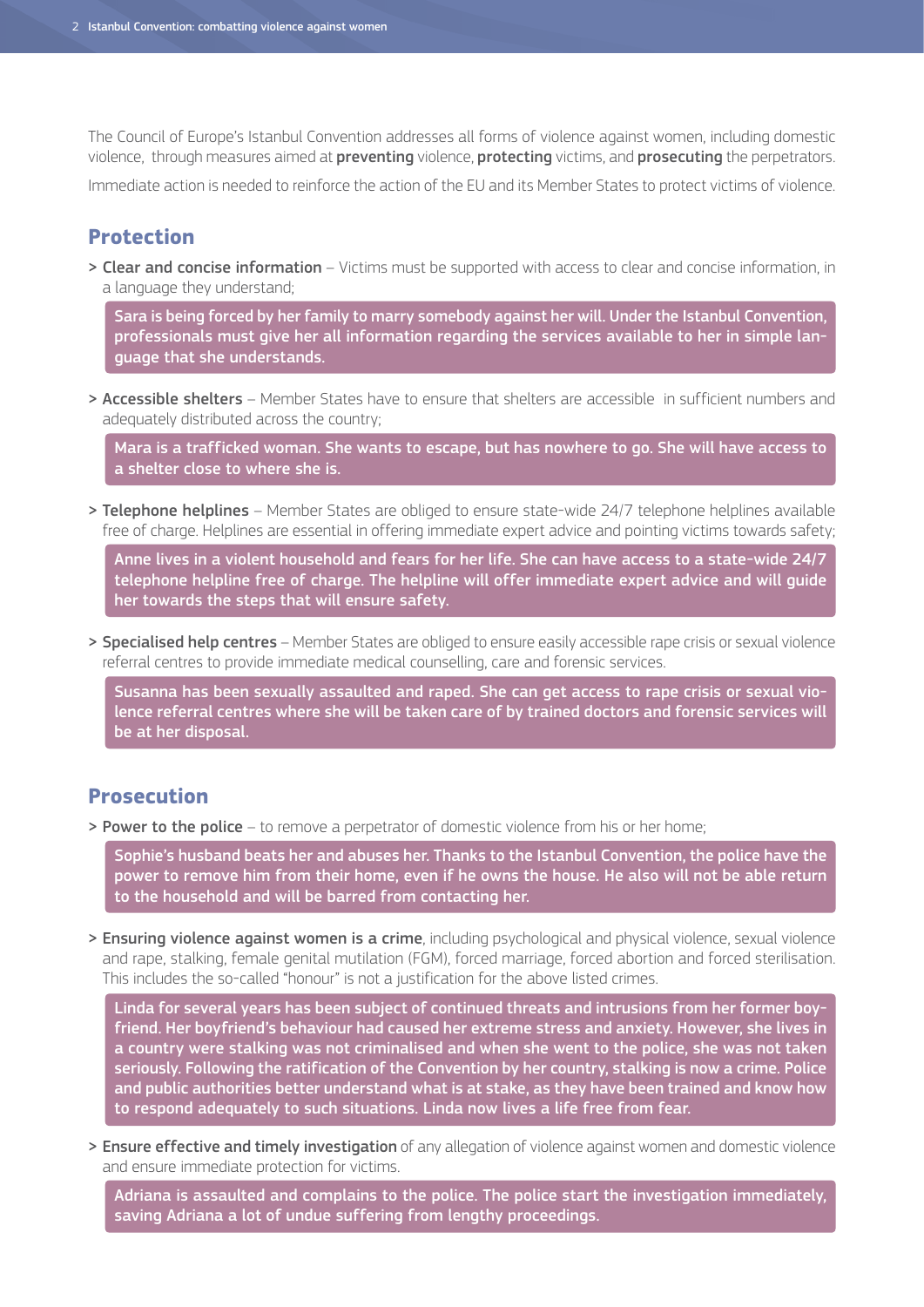#### > Protecting female migrants and asylum seekers

Female migrants and asylum seekers are particularly vulnerable to gender-based violence.

#### > Delivering women their own residence permit

Member States can grant migrant women their own residence permit if they fall victim to domestic violence.

Amina is an immigrant. She is a victim of domestic violence, but she is afraid to leave her household as her residence status depends on that of her husband. She is afraid that if she leaves him, she will lose her residence status. Under the Convention, Amina will be able to have her own residence permit if the relationship ends, because she is a victim of domestic violence. This way she does not have to endure violence to keep her right to reside in her host country.

#### > Protecting and supporting child witnesses

Exposure to physical, sexual or psychological violence and abuse has a severe impact on children. Member States would be obliged to pay special attention to the rights and needs of children who have witnessed violence.

Mark witnesses his mother being repeatedly beaten by his father. He will get special attention as a child from the dedicated services to understand and overcome from his traumatic experience.

## **Prevention**

> Promoting awareness through awareness-raising campaigns and education at all levels to ensure that the general public are fully informed of the various forms of violence that women experience on a regular basis as well as of the different manifestations of domestic violence.

#### Awareness-raising campaigns

Under the Convention, Member States are obliged to promote and conduct awareness-raising campaigns, together with civil society, and in particular together with women's organisations. They are obliged to disseminate information to make the general public more aware of ways to prevent acts of violence.

**Example:** France ratified the Convention in July 2014. The French government launched a campaign on sexual harassment in public transport $(^2)$  in November 2015. The aim is to raise awareness of the issue and of the penalties, as well as to encourage reporting and bystander intervention.

#### Education

Under the Convention, Member States must take the necessary steps to ensure that equality between women and men, non-violent conflict resolution in relationships, and the right to personal integrity are included in school curricula at all levels.

Example: Italy ratified the Convention in September 2013. In 2014-15, the Italian government developed a web series on violence against women, focusing on the role of men and how they could choose non-violent behaviour towards women. This was then used to educate young people in schools.

#### Training of specialists and professionals who provide assistance to victims of violence

Member States must ensure or strengthen training for professionals dealing with victims of violence, who could help prevent or detect acts of such violence, or prevent secondary victimisation.

**Example:** Spain ratified the Convention in April 2014. It has specialised bodies in the police corps and judiciary dealing with violence against women, with appropriate training for staff.

<sup>(2)</sup> [http://www.famille-enfance-droitsdesfemmes.gouv.fr/lancement-de-la-campagne-contre-le-harcelement-sexiste-et-les-violences-sexuelles-dans](http://www.famille-enfance-droitsdesfemmes.gouv.fr/lancement-de-la-campagne-contre-le-harcelement-sexiste-et-les-violences-sexuelles-dans-les-transports/)[les-transports/](http://www.famille-enfance-droitsdesfemmes.gouv.fr/lancement-de-la-campagne-contre-le-harcelement-sexiste-et-les-violences-sexuelles-dans-les-transports/)